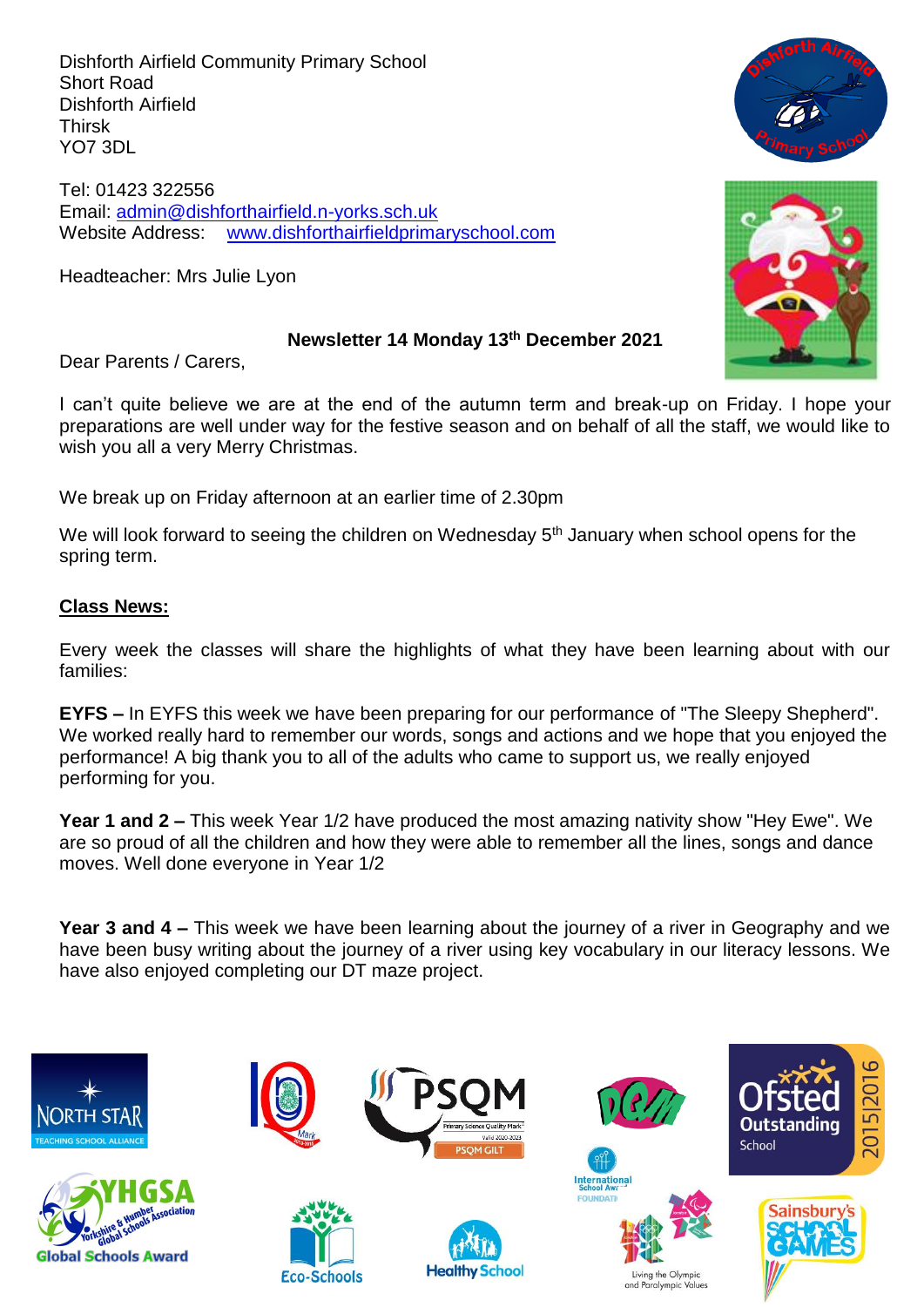**Year 5 and 6 –** This week we have been writing informal letters in our English lessons. We imagined we were living in the rural North of Brazil, The Caatinga, and we wanted to move to the urban South, Brasilia. We identified the push and pull factors of the different areas and why these would make you want to move to a particular area. We have used this information to write a letter to a friend who has moved to the South.

# **Swimming**

Year 3 and 4 will start swimming on Wednesday 12<sup>th</sup> January at Thirsk.

# **PE Spring Term**

Year 1 and 2 – PE on Tuesday and Thursday

Year 3 and 4 – Wednesday swimming and PE on Tuesday

Year 5 and 6 – PE on Wednesday and Friday

# **Forest Schools Spring Term**

Forest School is an inspiring process which is a specialised approach that aims to develop confidence and self-esteem through hands-on learning outside.

Children in year 5/6 are going to be undertaking Forest Schools this half term on a Monday. Please can children bring into school a waterproof coat, tracksuit bottoms and trainers / wellies – something that you don't mind getting wet and dirty!!

## **Christmas Activities in North Yorkshire – FEAST (Food - Entertainment – Arts – Sport – Together)**

The County Council has commissioned North Yorkshire Together, a partnership between Rural Arts, North Yorkshire Sport and North Yorkshire Youth, as lead provider for the holiday programme which is known as FEAST. FEAST stands for 'food, entertainment, arts and sport together'.

Over the Christmas holidays there are activities available for children as well as online activities. Further information can be found through the web link below.

[https://northyorkshiretogether.co.uk/feast/?utm\\_campaign=2037953\\_CYPS%20eRed%20Bag%20-](https://northyorkshiretogether.co.uk/feast/?utm_campaign=2037953_CYPS%20eRed%20Bag%20-%2013%20December%202021&utm_medium=email&utm_source=North%20Yorks%20County%20Council&dm_i=4BPJ,17OHT,34L194,5KNZA,1) [%2013%20December%202021&utm\\_medium=email&utm\\_source=North%20Yorks%20County%20](https://northyorkshiretogether.co.uk/feast/?utm_campaign=2037953_CYPS%20eRed%20Bag%20-%2013%20December%202021&utm_medium=email&utm_source=North%20Yorks%20County%20Council&dm_i=4BPJ,17OHT,34L194,5KNZA,1) [Council&dm\\_i=4BPJ,17OHT,34L194,5KNZA,1](https://northyorkshiretogether.co.uk/feast/?utm_campaign=2037953_CYPS%20eRed%20Bag%20-%2013%20December%202021&utm_medium=email&utm_source=North%20Yorks%20County%20Council&dm_i=4BPJ,17OHT,34L194,5KNZA,1)

# **Maternity Leave – Mrs Dixon**

We are delighted to share the news that Mrs Dixon is expecting a baby in the spring term. As such she will be starting her maternity leave in mid-January and we are pleased to have appointed Mrs Claire Walker to take her place in school. Mrs Walker and Mrs Dixon will be working together closely over the following weeks and there will be plenty of opportunities for you and your children to meet her before Mrs Dixon leaves.

As you may be aware women who are in the 3rd trimester who contract COVID-19 are more at risk of becoming seriously unwell or experiencing complications in their pregnancy. Therefore we are kindly asking

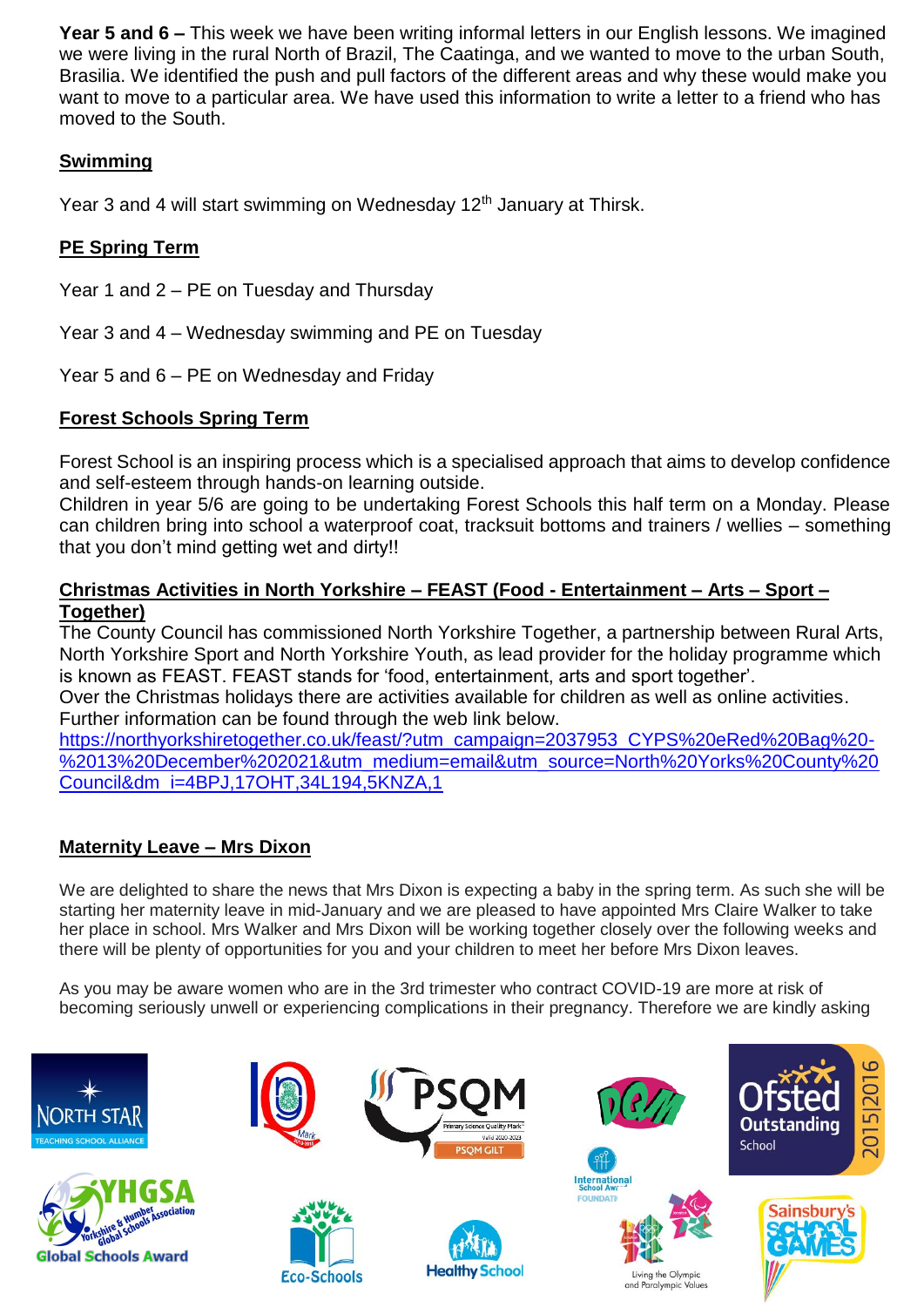you to support us in keeping Mrs Dixon protected by taking a few additional precautions from now on:

- please continue to keep a vigilant eye for the signs of COVID-19 in your household and inform us of any positive cases immediately.

- please wear a mask at drop off and collection time, particularly on the days when Mrs Dixon is working (Wednesday to Friday).

- please try to arrange to speak to Mrs Dixon via phone wherever possible. Where face to face contact is necessary please be mindful and try to keep a safe distance.

Thank you for your support and co-operation in this matter. We hope you will join us in welcoming Mrs Walker to Dishforth Airfield and wishing Mrs Dixon all the best with the new addition to her family.

#### **School Dinners January**

The price for dinner is £2.75 per meal (£13.75 per week). The cost for the month of January is £55.00. Please ensure your Parent Pay account is up to date.

#### **Promotional Dinner – Heinz Day – Thursday 20th January**

Sausage and Beans Casserole with Delicious Dumplings Or Cheesy Beans Parcel with Potato Wedges, Sweetcorn and Broccoli



#### Jam Sponge and Custard

## **Emergency Procedure for School Closure – weather related / loss of utilities**

It is rare, however there are occasions where it has been necessary to close schools because of inclement weather, no electricity or because of lack of heating, so I would like to bring to your attention the procedures I will follow if this event occurs now that we are heading towards winter:

- A notice will be posted on the school Facebook page
- An email will be sent to all families
- County Hall will be informed.

Hopefully, this will not happen this winter but I feel it is better to be prepared.

**Please always assume school is open unless you hear via any of the above methods. Please do not phone the school to ask if we are open as we may need to keep the line clear in order to contact staff. Please check on the school Facebook page and check emails. Learning would be sent home via the class email system.**

#### **Advance Notice – Wednesday 26th January**

Due to the rearrangement of whole staff health and safety training, there will be no after school childcare club on Wednesday 26<sup>th</sup> January 2022. Apologies for any inconvenience this may cause, however due to the nature of the training it is important that every member of staff is up to date in this area and I do not anticipate any further disruption to the After School Childcare Club in the academic year.

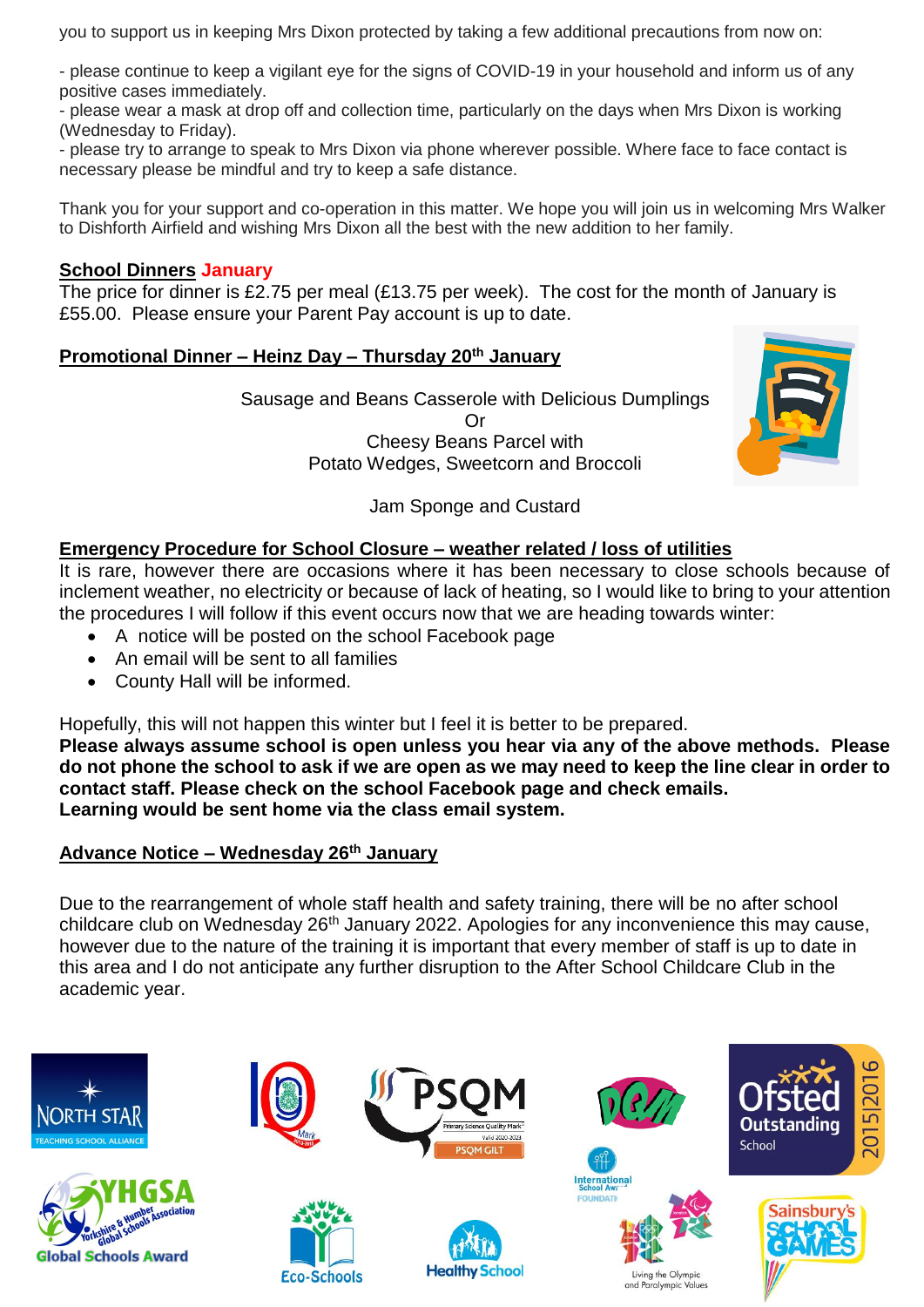## **Advance Notice – Monday 25th April**

Due to the Queen's Platinum Jubilee, schools have been asked to change a training day that was previously allocated in July. The training day will now be straight after the Easter holidays on Monday 25<sup>th</sup> April and school will open for the children on Tuesday 26<sup>th</sup> April.



# **Christmas Events 2021**

## **School Christingle**

On Tuesday 14th December, every child in the school will make a Christingle and we will have our own indoor Christingle Service towards the end of the afternoon in the school hall.

# **Christmas School Dinner – Wednesday 15 th December**

**School Dinner Special Events: Christmas Lunch**  We will be having Christmas lunch on Wednesday 15<sup>th</sup> December.

# **Christmas Party afternoon – Thursday 16 th December**

On Thursday 16<sup>th</sup> December, the children will have their Christmas Party in classes. Please can children come to school wearing their uniform and bring their party clothes in a named bag to change into after lunchtime. Thank you.

# **Break-up for Christmas – early closing – Friday 17 th December**

On Friday 17<sup>th</sup> December, school closes early for Christmas at 2.30pm.

# **Christmas Reading Challenge**

North Yorkshire Libraries have launched their annual Christmas Reading Challenge for children aged 4-11 years. If children can read four library books before Christmas, they will earn stickers, prizes, a certificate and a personalised bauble for a Christmas Tree. Please contact your local library for further details and join the challenge!











and Paralympic Values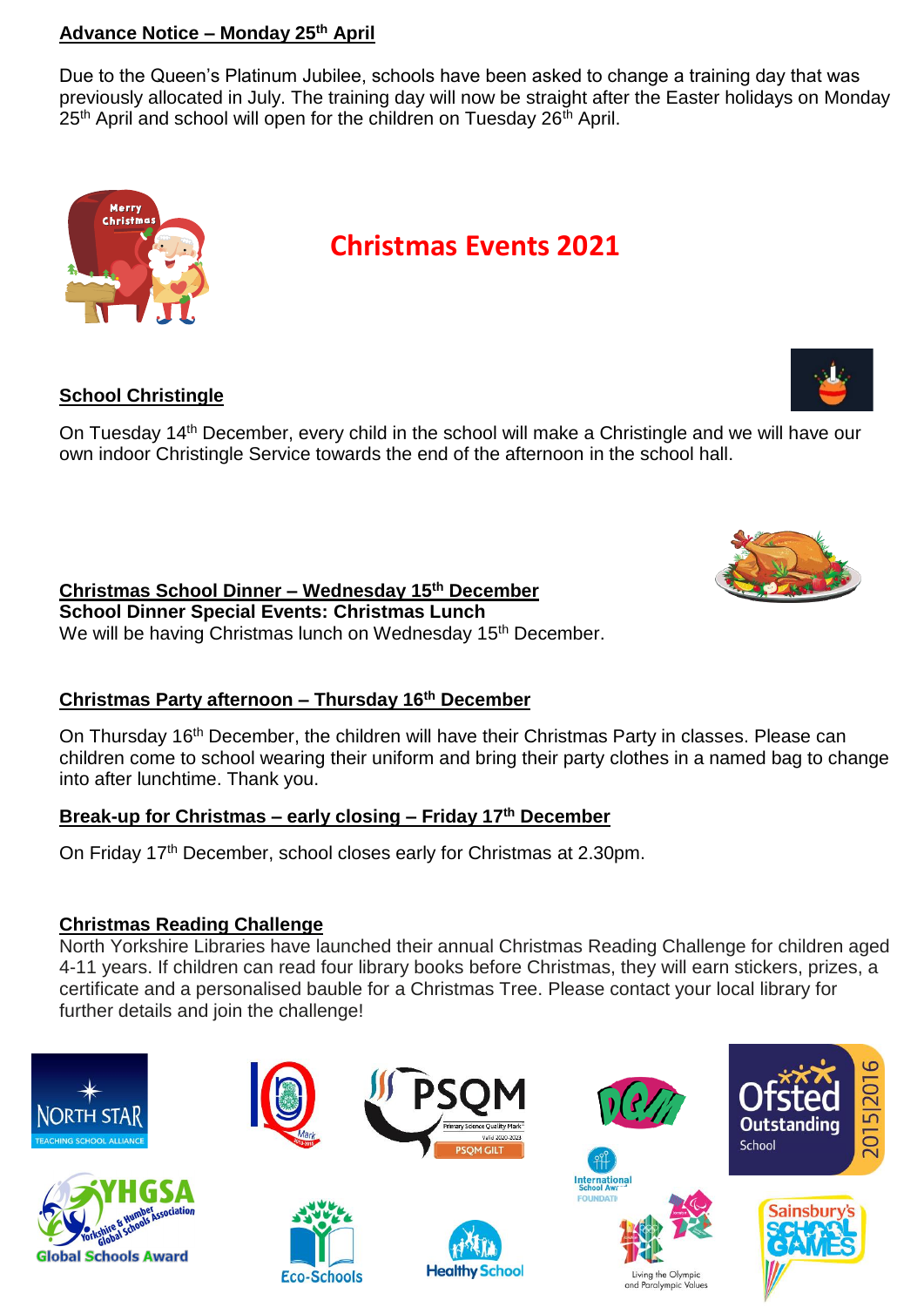## **AWARDS**

#### **Celebration Assembly**

On Friday, we have our Celebration Assembly. This week the following children were given our weekly awards;

#### **Celebration Cup**

The cup this week goes to someone who is a pleasure to have in our class. They are always smiling and always offering their help to others. I am so impressed with the enthusiasm and resilience that we have seen from this person this term. Keep up the great work!

Congratulations and well done to …

Eliza!



#### **Ribbons**

**EYFS** – The ribbon this week in EYFS goes to someone who impresses us every day with her great attitude. She loves reading and is making fantastic progress in phonics. We are so impressed with how well you have settled at school and can't wait to see what you achieve next. Well done Shanaya!

**Year 1 / 2 –** This week the ribbon goes to someone who has worked hard to remember the choreography and songs for our nativity show. Well done to Kiera!

**Year 3 / 4** – This week the ribbon goes to someone who makes our class smile every day. This person has also been making a super effort to use leading lines and cursive handwriting. Keep up your hard work, it is paying off! Well done to Zoyaan!

**Year 5 / 6** – The ribbon this week goes to someone who has settled in so well to our class. We are so impressed with this person's attitude towards their learning. This person is polite, and kind and we can't wait to see what you can achieve! Well done to Faith!

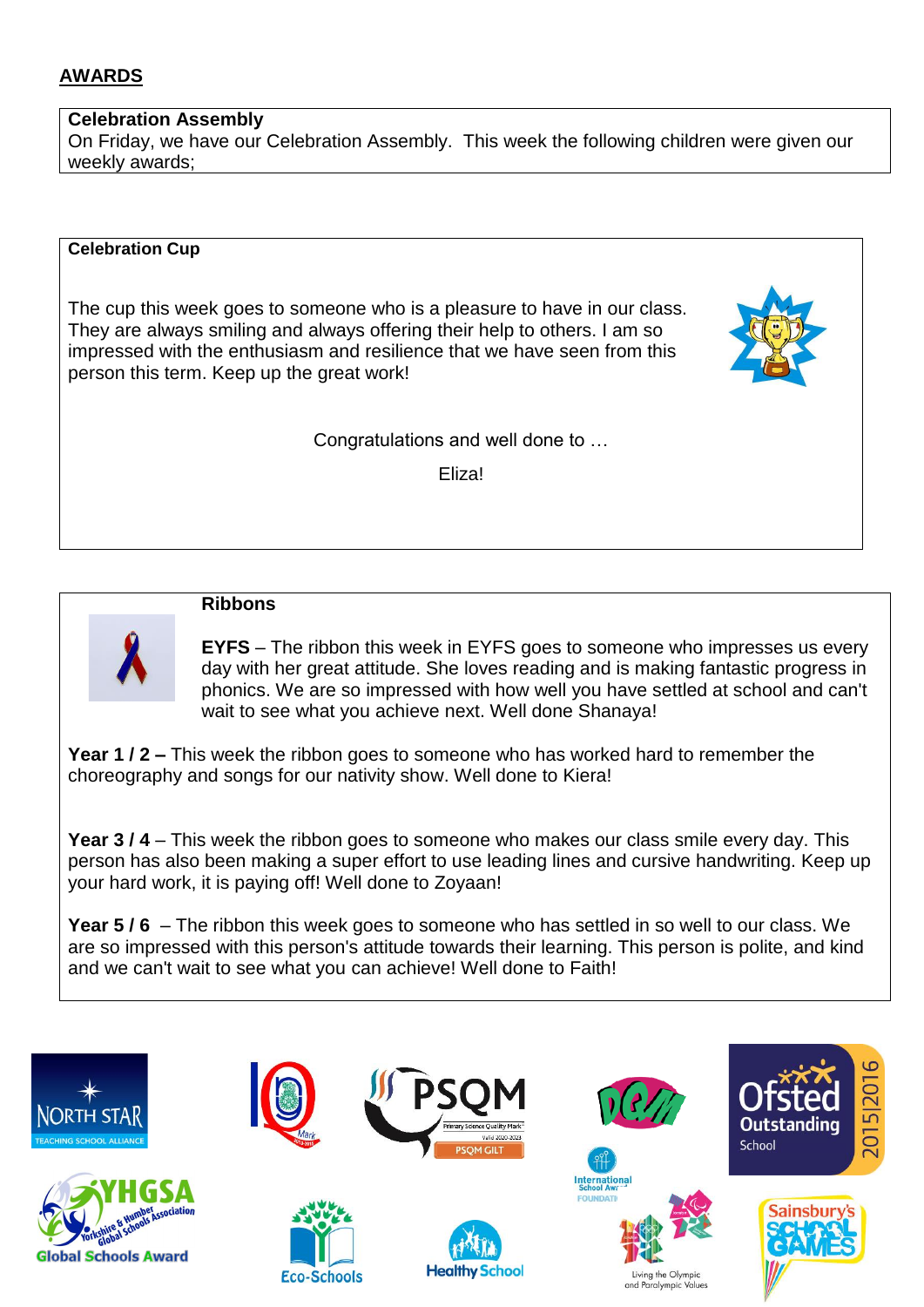#### **Values in Action**

This week our Values award goes to someone who has demonstrated the school values of co-operation and respect.

The Values Award goes to Sophie as she always works well in a team and she is kind to everybody. Sophie was nominated by Maddy C.

Well done, Sophie!

## **Attendance**

Good attendance at school is key to your child's progress.

| Week Commencing 6 <sup>th</sup> December 2021 |          |          |                 |  |  |  |
|-----------------------------------------------|----------|----------|-----------------|--|--|--|
| <b>Reception</b>                              | Year 1/2 | Year 3/4 | <b>Year 5/6</b> |  |  |  |
| 93%                                           | 93%      | 95%      | 94%             |  |  |  |

I wish you all a very Merry Christmas and a Happy New Year!

Kind regards,

Mrs Julie Lyon Head Teacher